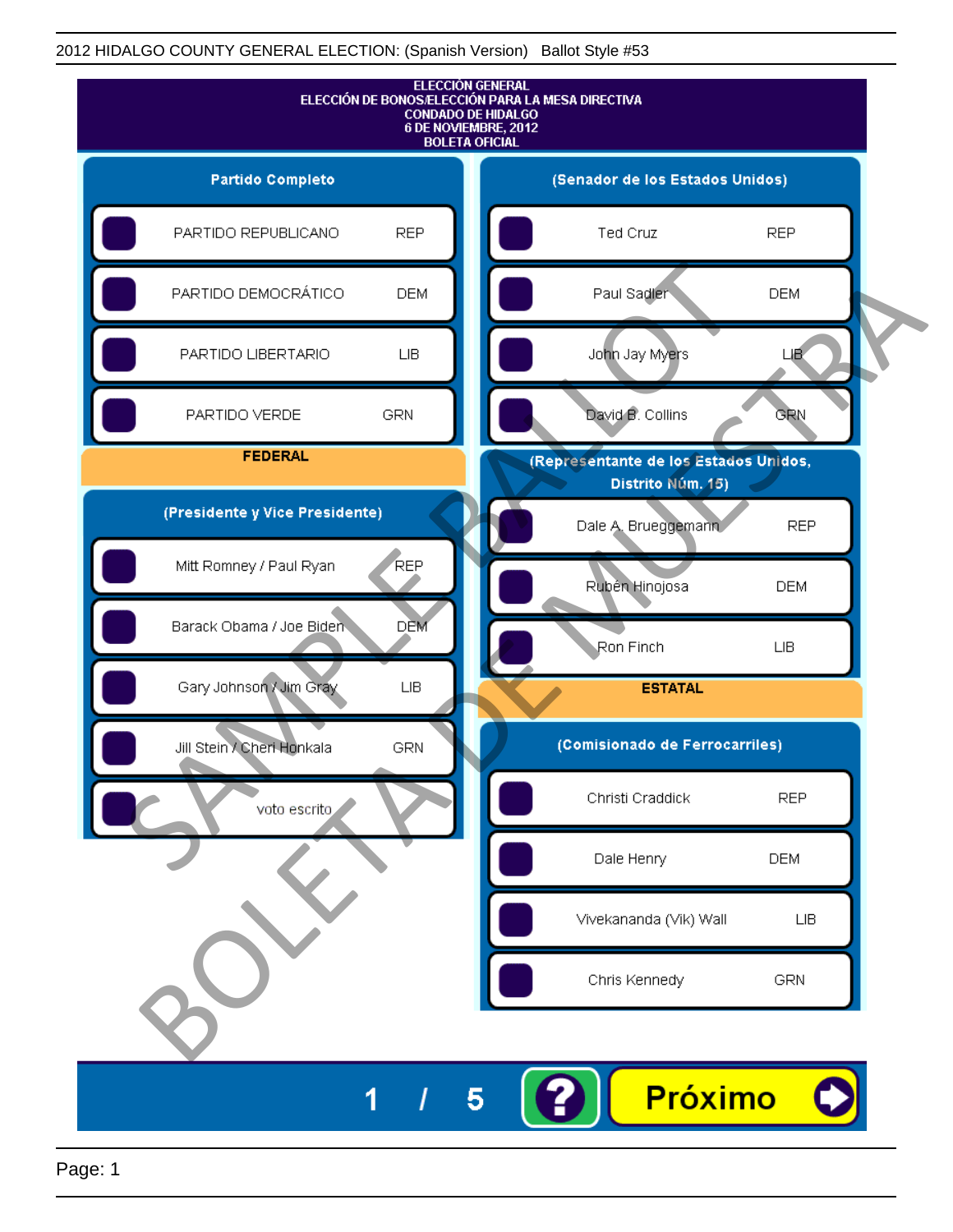

Page: 2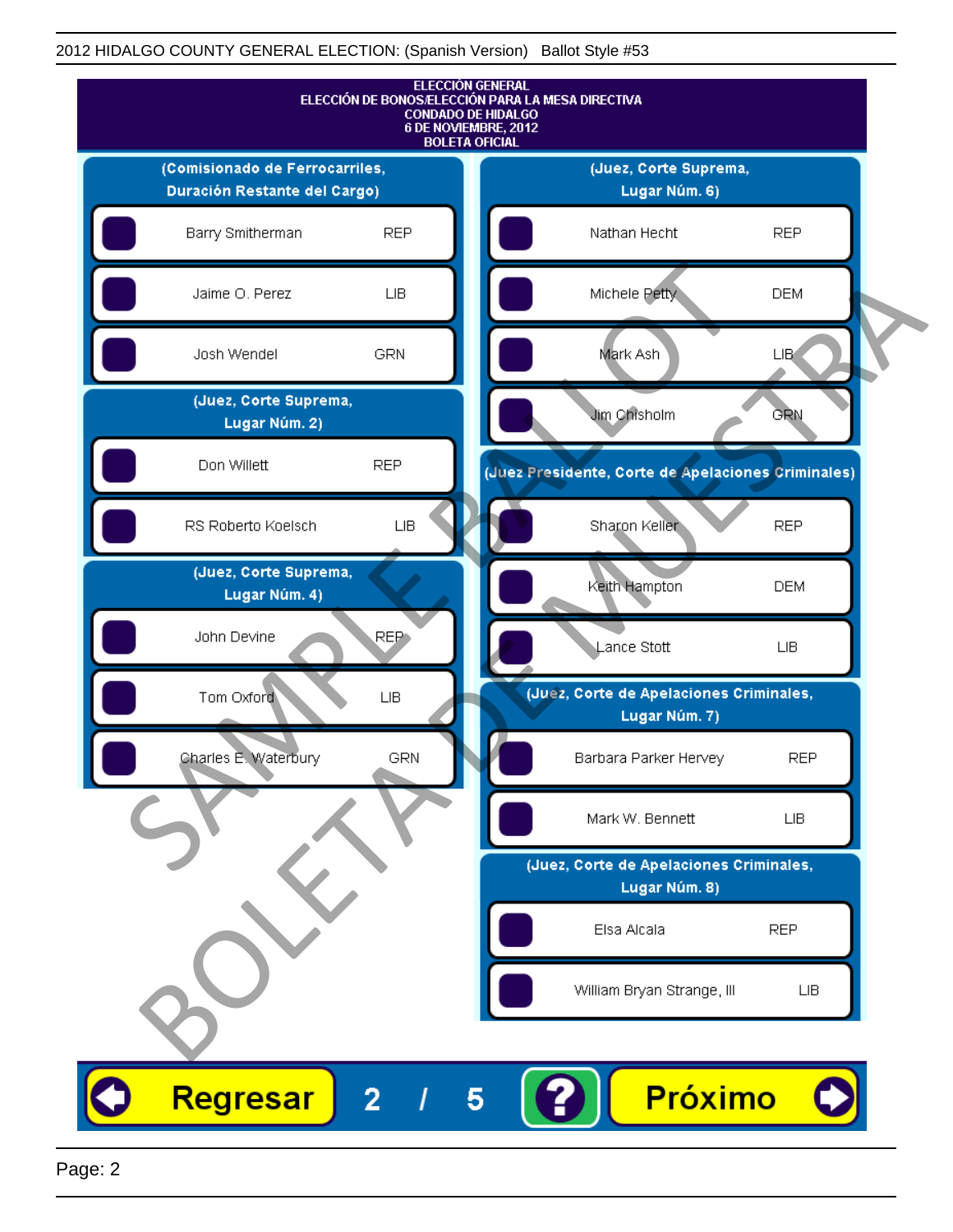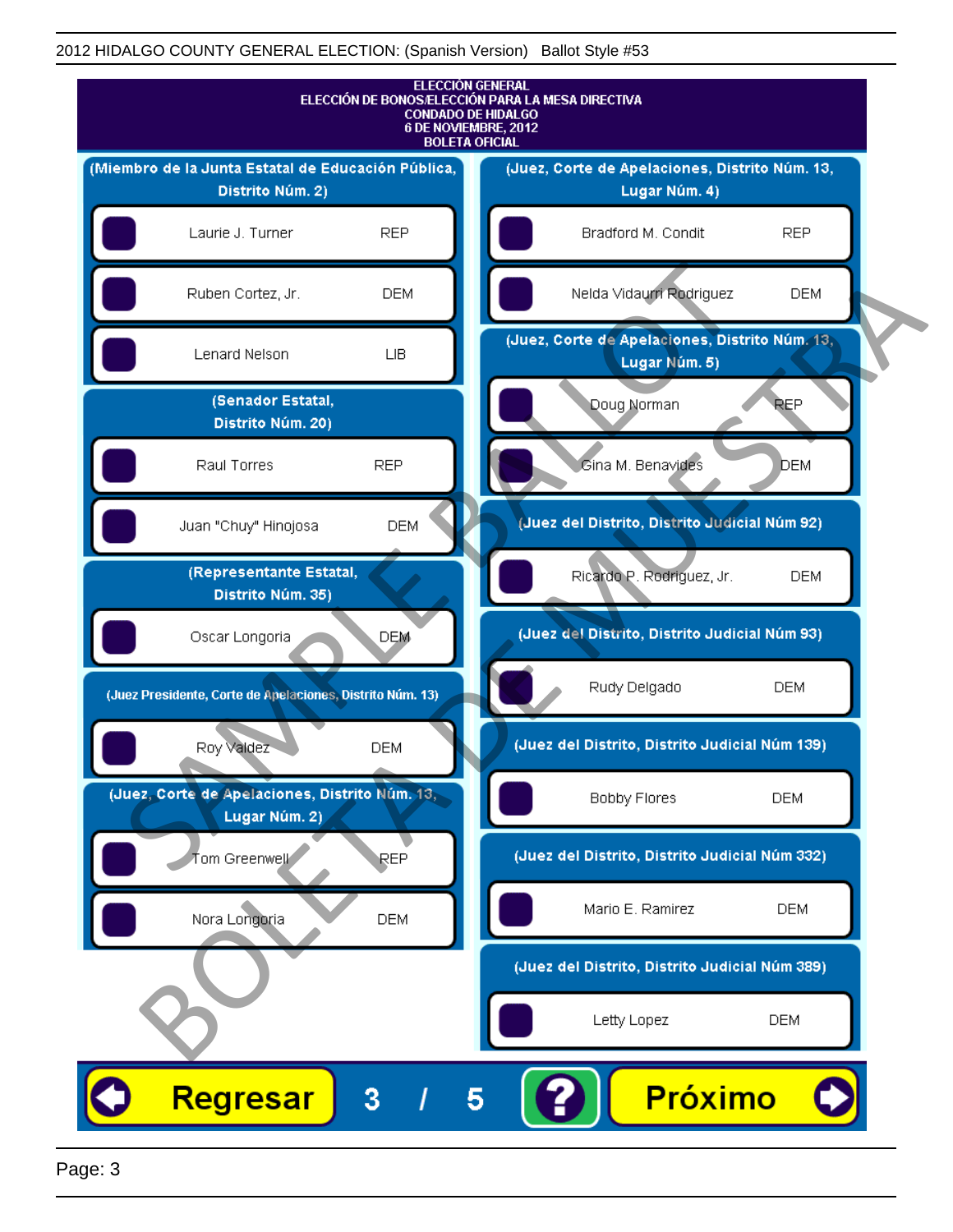| <b>ELECCIÓN GENERAL</b><br>ELECCIÓN DE BONOS/ELECCIÓN PARA LA MESA DIRECTIVA<br><b>CONDADO DE HIDALGO</b><br>6 DE NOVIEMBRE, 2012<br><b>BOLETA OFICIAL</b>                       |                                                                  |
|----------------------------------------------------------------------------------------------------------------------------------------------------------------------------------|------------------------------------------------------------------|
| (Juez del Distrito, Distrito Judicial Núm 398)                                                                                                                                   | DISTRITO ESCOLAR CONSOLIDADO INDEPENDIENTE<br><b>DE EDINBURG</b> |
| Aida Salinas-Flores<br><b>DEM</b>                                                                                                                                                | (PARA SINDICO ESCOLAR,<br>Lugar Número 4)                        |
| (Juez del Distrito, Distrito Judicial Núm 430)                                                                                                                                   | Alex Rios                                                        |
| Israel Ramon, Jr.<br><b>DEM</b>                                                                                                                                                  | Robert Peña Jr.                                                  |
| (Juez del Distrito, Distrito Judicial Núm 449)                                                                                                                                   | Irma Salazar Peña                                                |
| Jesse Contreras<br><b>DEM</b>                                                                                                                                                    | Alfredo Salinas                                                  |
| <b>CONDADO</b>                                                                                                                                                                   | (PARA SINDICO ESCOLAR,<br>Lugar Número 6)                        |
| (Sherife)                                                                                                                                                                        | Xavier Salinas                                                   |
| REP<br>Robert Caples                                                                                                                                                             | Carmen Gonzalez                                                  |
| Guadalupe "Lupe" Trevino<br><b>DEM</b>                                                                                                                                           | (PARA SINDICO ESCOLAR,                                           |
| DISTRITO DE DRENAJE NUMERO UNO DEL CONDADO<br><b>DE HIDALGO, TEXAS</b>                                                                                                           | Lugar Número 7)<br>Jaime Solis                                   |
| <b>ELECCIÓN DE BONOS</b>                                                                                                                                                         | Ciro Trevino                                                     |
| (LA EMISIÓN DE BONOS EN LA CANTIDAD DE<br>\$184,000,000.00 Y LA IMPOSICIÓN DE IMPUESTOS<br>SUFICIENTES PARA PAGAR LOS BONOS PARA<br>MEJORAS AL SISTEMA DE DESAGUE DEL DISTRITO?) |                                                                  |
| A FAVOR                                                                                                                                                                          |                                                                  |
|                                                                                                                                                                                  |                                                                  |
| EN CONTRA                                                                                                                                                                        |                                                                  |
|                                                                                                                                                                                  |                                                                  |
| Regresar<br>4                                                                                                                                                                    | <b>Próximo</b>                                                   |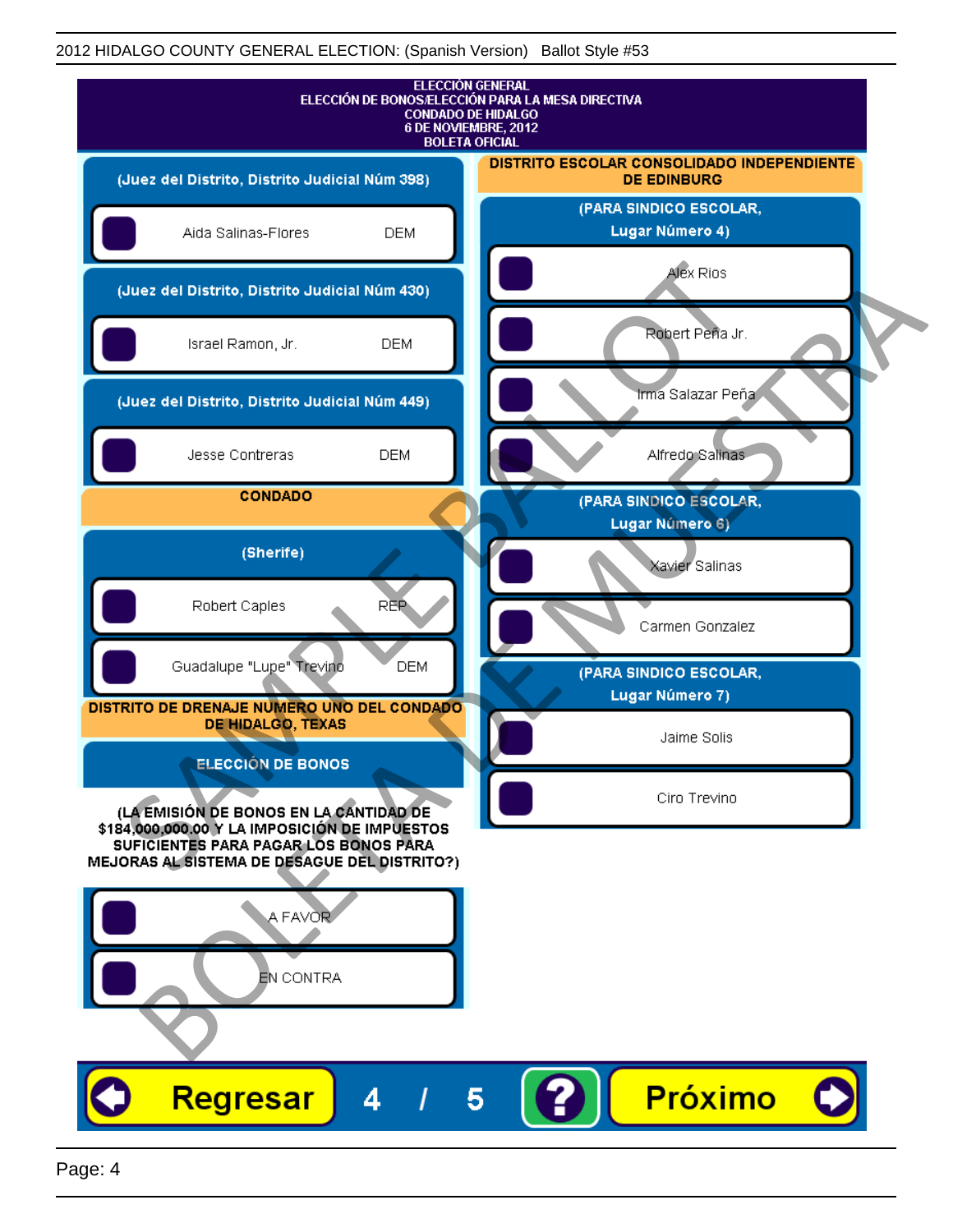#### **ELECCIÓN GENERAL** ELECCIÓN DE BONOS/ELECCIÓN PARA LA MESA DIRECTIVA CONDADO DE HIDALGO<br>6 DE NOVIEMBRE, 2012 **BOLETA OFICIAL**

Revisar

#### CANDIDATO SIN CONTENDIENTE DECLARADO ELECTO

(Juez, Corte de Ley del Condado, Núm. 7) Sergio Valdez (DEM)

(Asesor-Colector de Impuestos del Condado)

Fallo Fall Willdrea, J.I. (DEM)<br>
Consistionado el Condado, Precincto Núm. 1)<br>
A.C. Cuellar Jr. (DEM)<br>
Ullez de Paz, Precinto Núm. 1)<br>
Juez de Paz, Precinto Núm. 1, Lugar Núm. 1)<br>
Gilberto Sentr (DEM)<br>
Robert M. "Bobby" Con misionado del Condiado, Precincto Núm. 1)<br>
Andro del Condiado, Precincto Núm. 3)<br>
ez de Paz, Precinto Núm. 21<br>
algo M. Picer Lo Saerz, (CIEM)<br>
algo M. Picer Lo Saerz, (CIEM)<br>
algo M. Picer Lo Saerz, (CIEM)<br>
ez de Paz, Prec

Regresar

5

5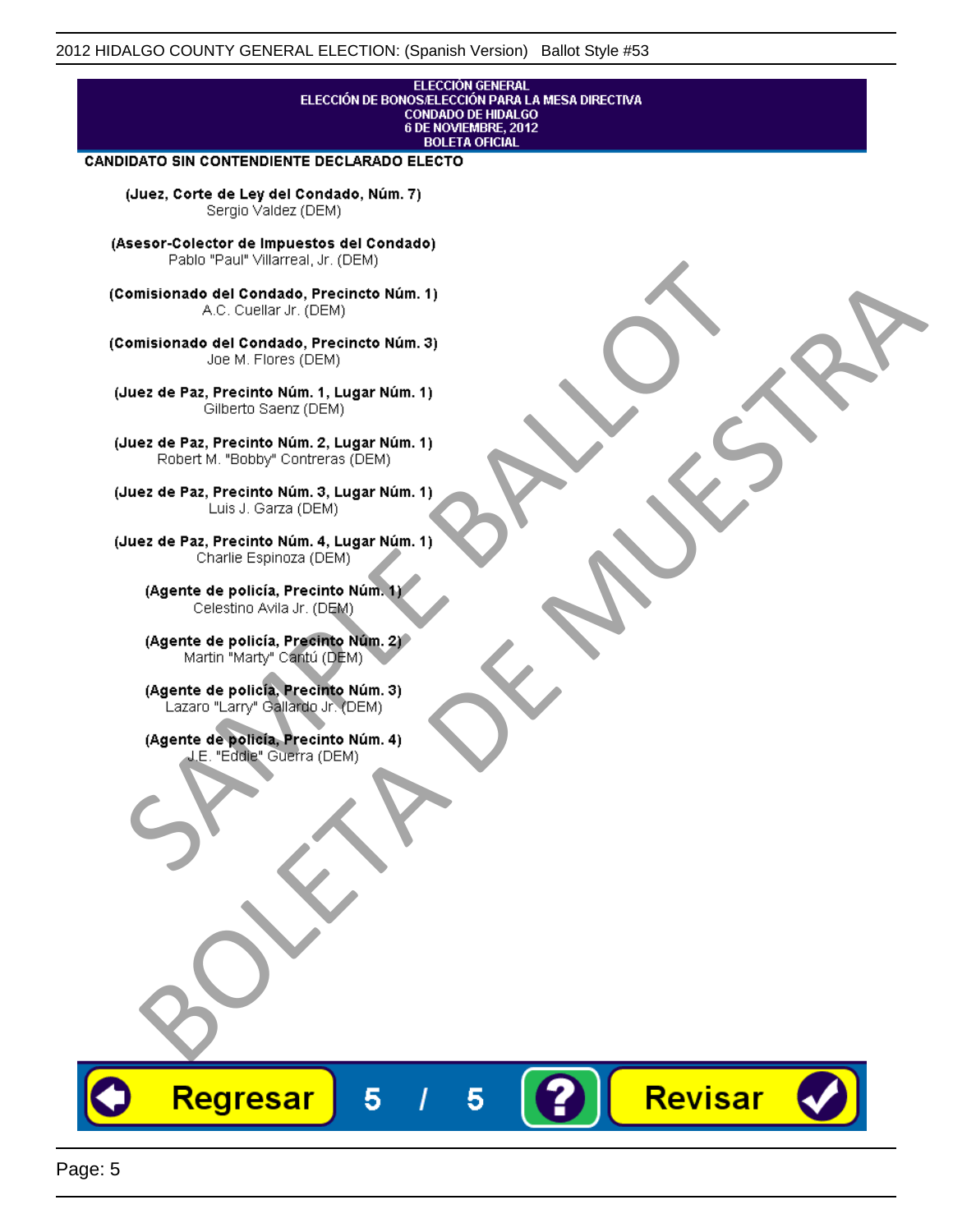# Resumen de instrucciones para la boleta electoral.

Presione el nombre del candidato o el título de la contienda para volver a la contienda.

El botón Votar se iluminará

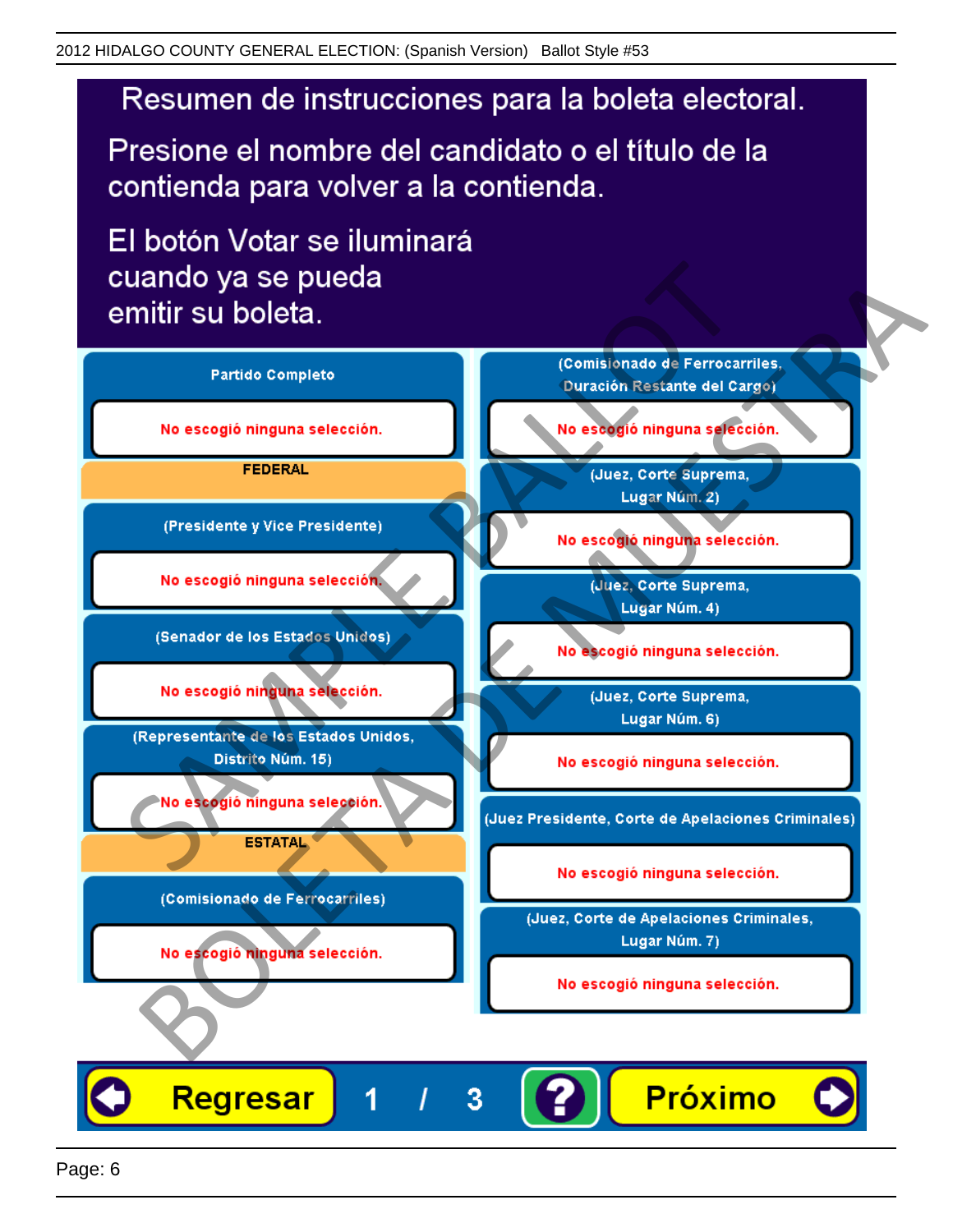# Resumen de instrucciones para la boleta electoral.

Presione el nombre del candidato o el título de la contienda para volver a la contienda.

El botón Votar se iluminará